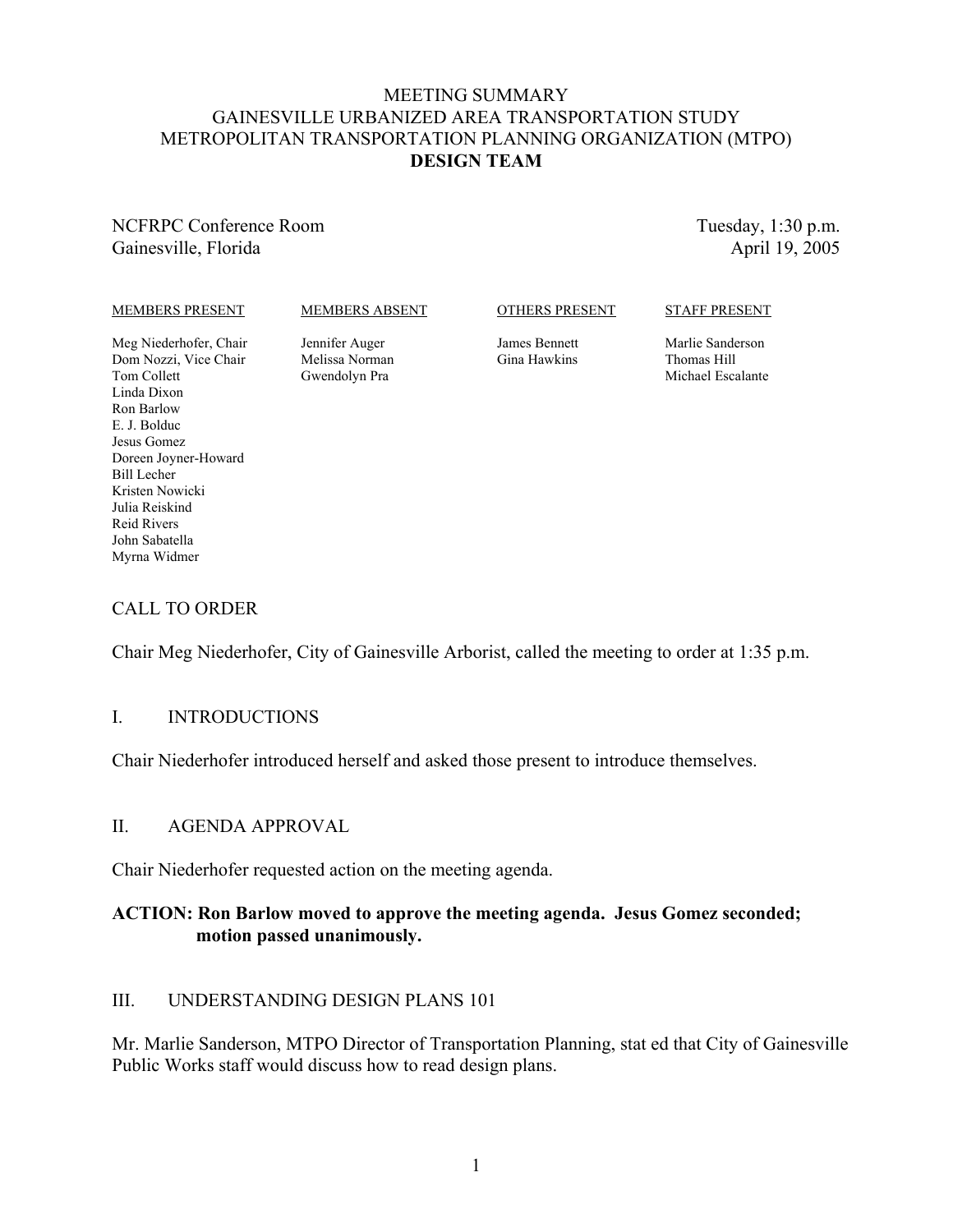Mr. Ron Barlow, City of Gainesville Traffic Engineer, discussed design plan reading and answered questions

Mr. Sanderson introduced Mr. Tom Collett as the new Citizens Advisory Committee representative.

# IV. NEW TRAFFIC SIGNAL: STATE ROAD (SR) 26 AND NW 48TH BOULEVARD

Mr. Thomas Hill, MTPO Senior Planner, stated that FDOT submitted a traffic warrant analysis and design plans for installing a traffic signal at the Newberry Road and NW 48<sup>th</sup> Boulevard intersection.

Ms. Doreen Joyner-Howard, FDOT District 2 Transportation Specialist, discussed the traffic warrant analysis and traffic signal design plans and answered questions. She said that she would research the District's policy on pedestrian countdown signals.

# **ACTION: Bill Lecher moved to recommend that the MTPO approve:**

- **1. the Florida Department of Transportation Traffic Signal Update Project for the Newberry Road and NW 48th Boulevard intersection; and**
- **2. request that the Florida Department of Transportation**
	- **A. conduct a speed study after the traffic signal is installed;**
	- **B. install pedestrian countdown signals; and**
	- **C. install stamped pedestrian crosswalks that could be hued once an acceptable material is identified.**

# **E.J. Bolduc seconded; motion passed unanimously.**

# V. RESURFACING PROJECT- STATE ROAD 24 (WALDO ROAD) FROM EAST UNIVERSITY AVENUE NORTH TO NE 55TH PLACE

Mr. Hill stated that FDOT submitted 60 percent design plan for the SR 24 Resurfacing Project for review and recommendation. He discussed the plans and answered questions.

**ACTION: Bill Lecher moved to recommend that the MTPO approve the Florida Department of Transportation 60 percent resurfacing design plans for State Road 24 (Waldo Road) from East University Avenue North to NE 55th Place with the caveat that there be stamped crosswalks that could be hued once an acceptable material is identified. Doreen Joyner-Howard seconded; motion passed unanimously.**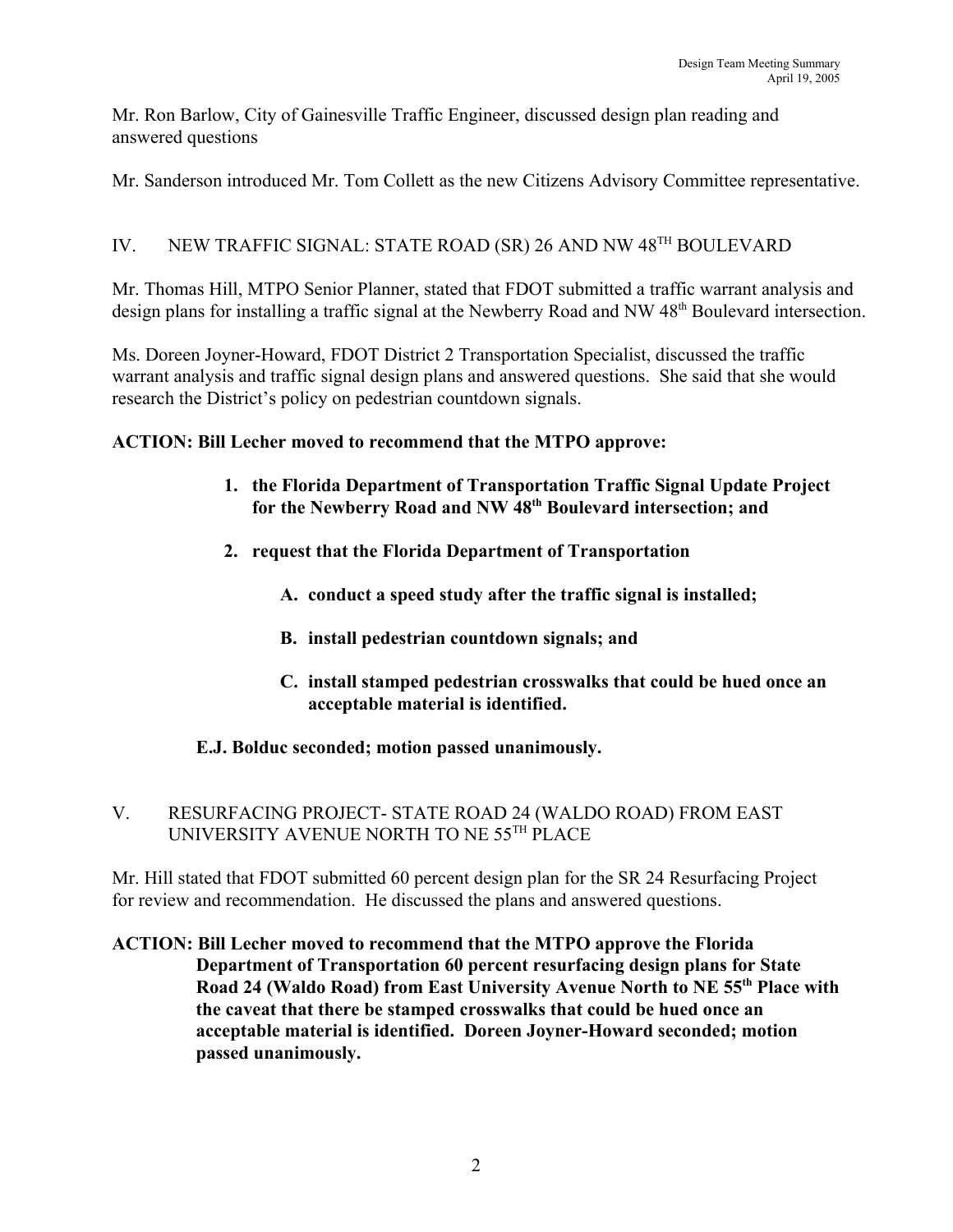VI. RESURFACING PROJECT- NW 39TH AVENUE (I-75 EAST TO NW 43RD STREET

Mr. Hill stated that FDOT submitted 60 percent design plan for the SR 222 Resurfacing Project for review and recommendation. He discussed the plans and answered questions.

Ms. Myrna Widmer, FDOT Project Manager, discussed the resurfacing project and answered questions. She noted that there would be five median closings

- **ACTION: Tom Collett moved to recommend that the MTPO approve the Florida Department of Transportation 60 percent resurfacing design plans for NW 39th Avenue from Interstate-75 east to NW 43rd Street. Dom Nozzi seconded; motion failed 4 to 6.**
- **ACTION: Julia Reiskind moved to recommend that the MTPO approve the Florida Department of Transportation 60 percent resurfacing design plans for NW 39th Avenue from Interstate-75 east to NW 43rd Street modified to show the closings of median opening stations 6, 8, 15, 20 and 26 and to leave open median opening station 7. Tom Collett seconded; motion passed 6 to 3.**

# VII. RESURFACING PROJECT- STATE ROAD 121

Mr. Hill stated that FDOT is seeking input on the proposed design concepts for the scoping phase of the State Road 121 from NW 5<sup>th</sup> Avenue to US 441 resurfacing project.

### **ACTION: Doreen Joyner-Howard moved to recommend that the MTPO request that the Florida Department of Transportation incorporate the following design concepts for the State Road 121 from NW 5th Avenue to US 441 Resurfacing Project:**

- **1. incorporate the MTPO approved stamped/hued crosswalks at signalized intersections, with the caveat that there be stamped crosswalks that could be hued once an acceptable material is identified;**
- **2. improve any sidewalk sections that are not in compliance with FDOT and Federal ADA standards; and**
- **3. examine existing access (driveway connections, median openings, etc...) for potential safety and operational improvements;**
- **4. upgrade and add guardrails as required; and**
- **5. repair or replace damaged cross drains.**

**Bill Lecher seconded; motion passed unanimously.**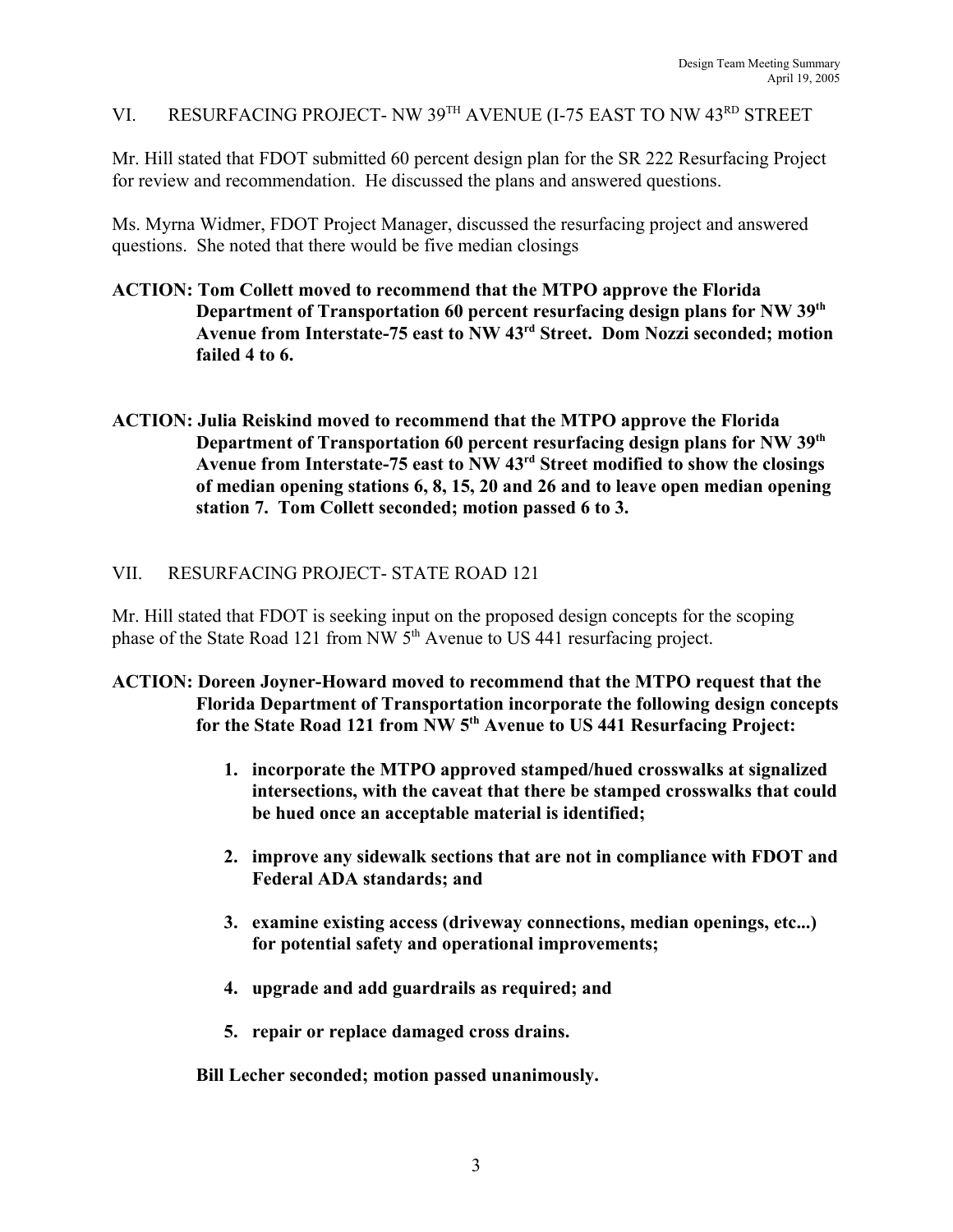### **ACTION: Julia Reiskind moved to recommend that the MTPO include in its long range** transportation planning process for NW 34<sup>th</sup> Street, from NW 8<sup>th</sup> Avenue to US **441, capacity enhancements without adding additional throughlanes. Tom Collett seconded; motion passed unanimously.**

# VIII. RESURFACING PROJECT- STATE ROAD 20

Mr. Hill stated that FDOT is seeking preliminary design concept recommendations for the State Road 20 from Main Street to US 441 resurfacing project.

- **ACTION: Dom Nozzi moved to recommend that the MTPO request that the Florida Department of Transportation, as part of the State Road 20 resurfacing Project, restripe the facility as a two-lane divided with bikelanes and raised medians and consider reconstruction of the State Road 20 and US 441 intersection. Julia Reiskind seconded; motion failed 2 to 7.**
- **ACTION: Tom Collett moved to recommend that the MTPO request that the Florida Department of Transportation incorporate the following design concepts for the State Road 20 from Main Street to US 441 Resurfacing Project:**
	- **1. incorporate the MTPO approved stamped/hued crosswalks at signalized intersections, with the caveat that there be stamped crosswalks that could be hued once an acceptable material is identified;**
	- **2. improve any sidewalk sections that are not in compliance with FDOT and Federal ADA standards;**
	- **3. examine existing access (driveway connections, median openings, etc...) for potential safety and operational improvements; and**
	- **4. consider reconstruction of the State Road 20 and US 441 intersection.**

**Bill Lecher seconded; motion passed 7 to 2.**

# IX. CONSTRUCTION PROJECT- STATE ROAD 329 (MAIN STREET)

Mr. Hill stated that FDOT is seeking preliminary design concept recommendations for the Main Street Strategic Intermodal System (SIS) from S.  $16<sup>th</sup>$  Avenue to Depot Avenue access management project. He noted that the raised medians may impact the existing onstreet parking.